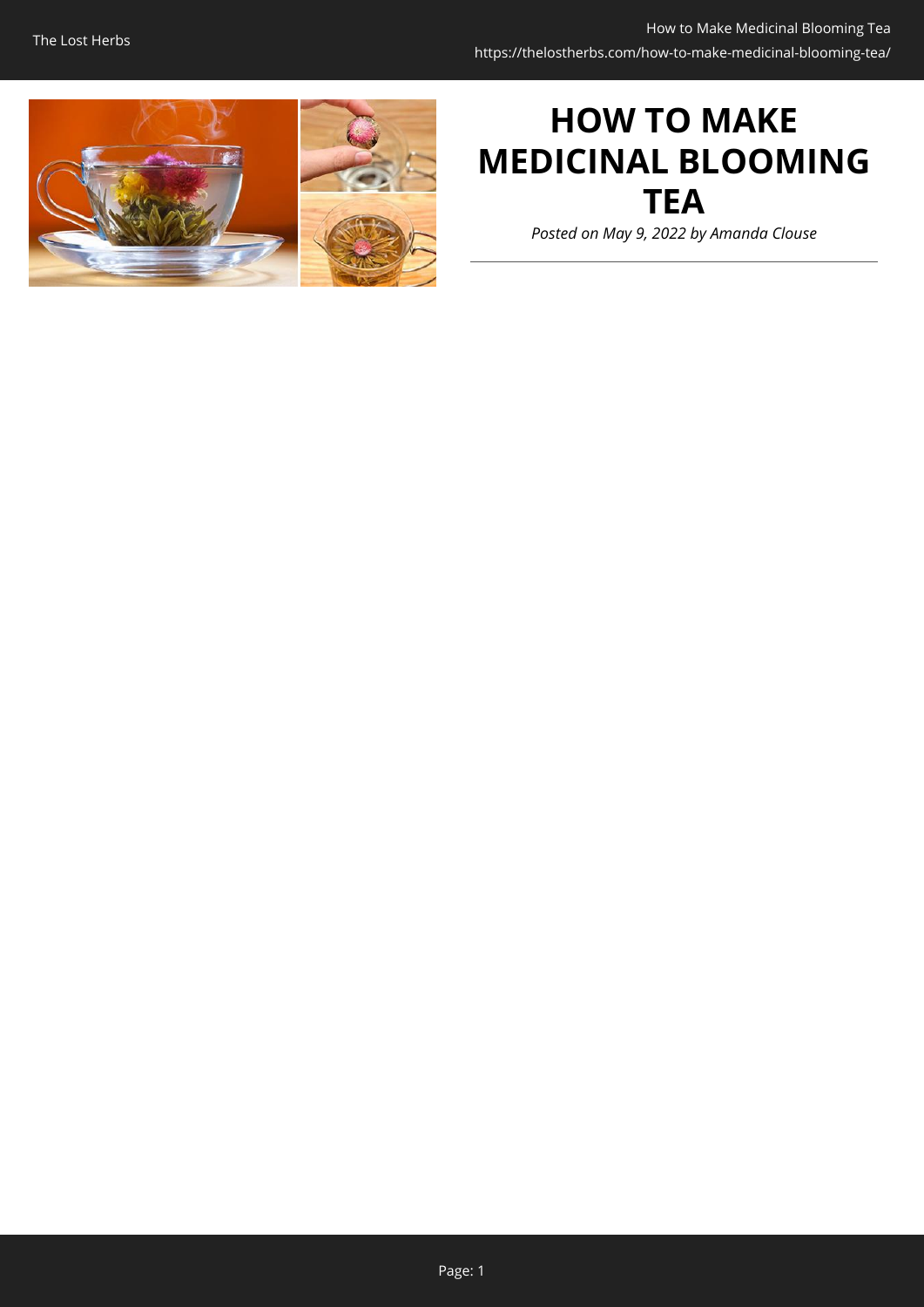Blooming Teas are among the neatest new trends surrounding today's tea scene. You can purchase them already made in assorted flavors and flower patterns, each dried ball unfolding into a stunning blossom as you place it into a cup of hot water.

But did you know that you can make them at home with plants from your own backyard?

You can... and there are so many benefits to using wild plants and flowers that extend far beyond a gorgeous cup of tea.

## **Nature's Most Attractive Medicinal Marvels**

As springtime dawns in the Midwest USA, a magical thing happens. The sun's warming rays usher in the restoration of life, giving way to the resurgence of the wildflowers. You often see some of the most beloved medicinal herbs and flowers pop up across suburban landscapes long before the humdrum chores of pruning and trimming begin.

The thawing season can be fun for those who appreciate and use these little darlings for tinctures, teas, and other herbal infusions, and nothing is more satisfying than the blessings of a harvest after a long cold winter.

You can use springtime or summer plants and wildflowers to make your own blooming tea balls, the idea being to use wild-harvested flowers and herbs that are both medicinal and beautiful. You can also add herbs from your garden or purchase them from your local farm markets. But many common flowers are great for making blooming tea balls, each with unique therapeutic uses. To help you decide which ones you want to use, here is a list of some of the most common backyard wildflowers that pack a holistic punch.

**Related: [10 Spring Medicinal Plants My Grandmother Grew in Her Backyard](https://hop.clickbank.net/?affiliate=easycellar&vendor=bookofren&tid=C02BloomingTeaMK1)** (Video)

## **Dandelion (Taraxacum officinale)**

### **Medicinal Uses**

- **Digestions** Promotes and stimulates liver enzymes and digestion. It also boosts your appetite and helps to balance good bacteria in the gut. It can help with indigestion, bloating and gas. In addition, studies show it [increases](https://apjtb.org/article.asp?issn=2221-1691;year=2020;volume=10;issue=1;spage=1;epage=10;aulast=Mahboubi) Lactobacillus and Bifidobacterium (probiotics) in the gut.
- **Liver—** Chinese medicine uses dandelion to treat appendicitis and liver issues. Native Americans used it to treat upset stomach and liver problems.
- **Other Uses** Hormone imbalance, blood sugar balance, lowers cholesterol, UTIs, detoxification, mastitis; because it treats infection and is [anti-inflammatory,](https://www.sciencedirect.com/science/article/abs/pii/S1756464619302683) dandelions are a natural diuretic; that helps flush excess body water out of your kidneys and bladder, helps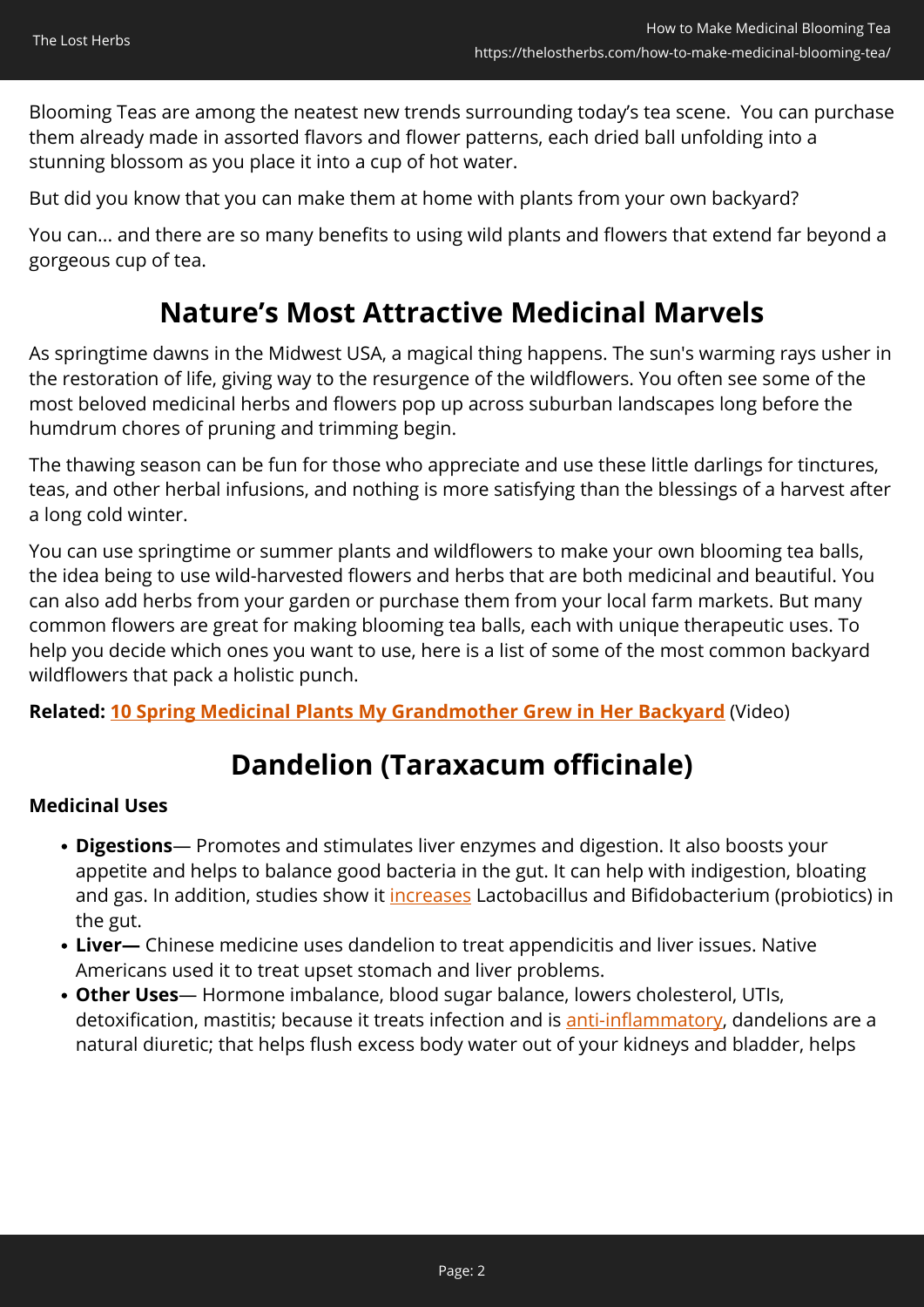relieve fluid retention associated with PMS. Dandelion also provides significant benefits to the cardiovascular system.

## **Purple Dead Nettle** *(Lamium purpureum)*

### **Medicinal Uses**

- Cold and Allergies- Purple nettle has a high dose of vitamin C and **[bioflavonoids](https://www.sciencedirect.com/science/article/abs/pii/S0960308510000520)**, making it an excellent remedy for winter colds or seasonal allergies.
- **Detox, Cleansing—** You can make dead nettle tea for detoxing and cleansing since it's a diaphoretic, diuretic, and laxative.
- **Other uses** Purple dead nettle is also diuretic and diaphoretic so it can eliminate excess water in the body and help fight fever and chills.

## **Violets** *(native species: Viola papilionacea, V.sororia)*

### **Medicinal Uses**

- **Blood and Lymph**—Violet is used internally as a blood cleanser, respiratory remedy, and lymphatic stimulant and can also be used for swollen lymph nodes.
- **Cough and Throat** Violets can be used to relieve sore throats and are also excellent for soothing dry throat and sinuses. Violet is also an excellent pulmonary remedy used for dry hacking cough: often indicated for bronchitis and whooping cough.
- **Anxiety and Stress** Violet has relaxing and soothing properties, making it excellent for treating anxiety, stress and even [insomnia](https://www.sciencedirect.com/science/article/abs/pii/S0378874117309777).
- **Mild pain reliever** Violets can be used to help alleviate headaches and other pain.
- Heart- Violet is strengthening to capillaries and can **[help](https://d1wqtxts1xzle7.cloudfront.net/57708611/8.Current_Research_in_Chemistry_Viola_Review_2-with-cover-page-v2.pdf?Expires=1651596450&Signature=IXi9eziTr-B1D9UZUFPWTcep6T7SadauaLbFm9t4D~ELdU44QzFR6ytOwg8lKxnlrPrVCVJiXumug2vwoST6sj7UUH2WakPMVmzReULpDgR6Q24JS6~UsluWW8LUPmdwvQXUygzw2fT1qG-R9yNYO7As~ttaVrg~h2ts1vXLI1krWrdWuXETBU94NPN95PTbMLLOc8loueNzkpY-ZW31IW4uLLB8dzXmbTkVT8J584Jna~BHJ-p4j0cONoUAAXTylajL-A214vT-sYRY6MRaf8QWMv7AsJ4IFDdh8reVcHiDo4z1yUPRY7SixxxJvkIZPZl2g2JDnnZ~12Z9ldappw__&Key-Pair-Id=APKAJLOHF5GGSLRBV4ZA)** reduce cholesterol levels and high blood pressure.

CAUTION: Avoid internal use with individuals who have the rare inherited disorder G6PD (glucose-6 phosphate dehydrogenase) deficiency, because it can aggravate hemolytic anemia.

## **Red Clover** *(Trifolium pretense)*

### **Medicinal Uses**

- **Respiratory & Cough** Red clover is often used for repertory ailments like asthma and [cough](https://go.gale.com/ps/i.do?id=GALE%7CA263880487&sid=googleScholar&v=2.1&it=r&linkaccess=abs&issn=08909091&p=AONE&sw=w&userGroupName=anon%7E60c46134) and has even been indicated for whooping cough.
- **Female Hormone Balance** Red clover is good for all stages of female reproduction as it helps to balance hormones, especially estrogen. Studies show it reduces symptoms associated with **[menopause](https://www.ncbi.nlm.nih.gov/pmc/articles/PMC4678495/)** such as hot flashes and night sweats as well as symptoms of PMS, while also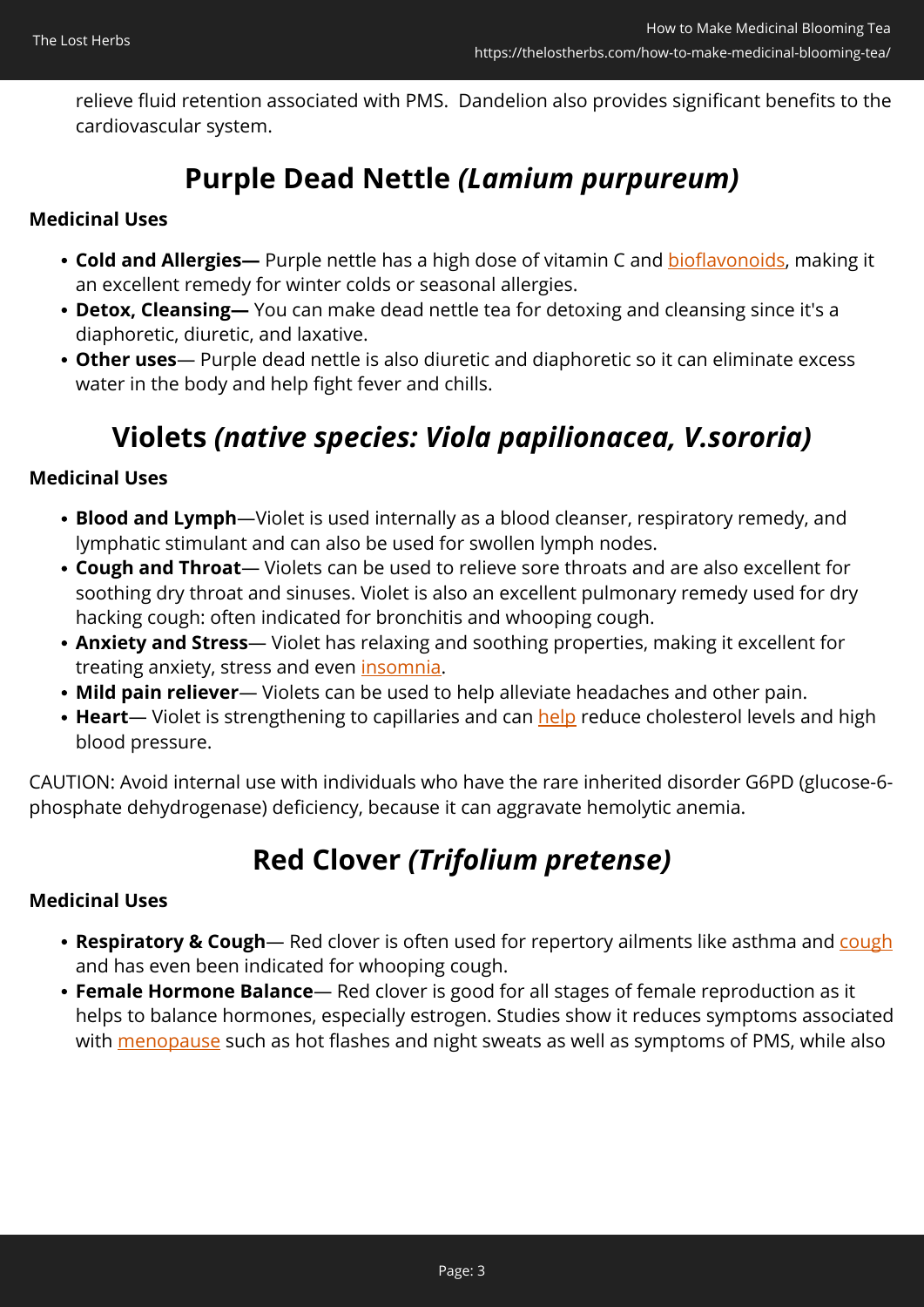supporting breast health.

- **Blood**  Red clover is a blood purifier and anticoagulant. It can help reduce blood clotting and helps clear impurities out of the blood overtimes. It may even help prevent strokes related to blood clotting.
- **Heart**—because of its cleansing quality, red clover is great for overall cardiovascular health. It helps correct deficiencies in the circulatory system and reduces the possibility of clots and arterial plaques. And the isoflavones found in red clover have been associated with an increase in "good" HDL cholesterol in pre-and postmenopausal women

## **White Clover** *(Trifolium repens)*

### **Medicinal Uses**

- **Pain** White clover is said to reduce pain like headaches, rheumatic, and joint pain.
- **Cough & Cold** White clover tea can alleviate congestion and cough and may also help reduce fever.
- **Blood** White clover is a natural blood purifier.

## **Spearmint** *(Mentha spicata)*

### **Medicinal Uses**

- **Antimicrobial** Spearmint is often used for toothpaste, mouthwash, soaps and cosmetics because of its [antimicrobial](https://www.researchgate.net/profile/Abdel-Moneim-Sulieman-2/publication/282855454_Phytochemical_Analysis_of_Local_Spearmint_Mentha_spicata_Leaves_and_Detection_of_the_Antimicrobial_Activity_of_its_Oil/links/56e12d0908ae9b93f79c459b/Phytochemical-Analysis-of-Local-Spearmint-Mentha-spicata-Leaves-and-Detection-of-the-Antimicrobial-Activity-of-its-Oil.pdf)
- **Pain** Some people find relief by using spearmint as a local pain killer or antispasmodic medication for cramps. It's also soothing for a sore throat, toothache, or headaches.
- **Digestive system** Spearmint is great for nausea and cramps and can be utilized during pregnancy and menstruation. In addition, it is known to relieve gas, bloating and indigestion, making it an excellent sidekick for IBS symptoms and gallbladder problems. It can also reduce vomiting and relieve morning sickness.
- **Balanced hormones** Studies show spearmint reduces [androgen](https://onlinelibrary.wiley.com/doi/abs/10.1002/ptr.2074) levels which are responsible for facial hair growth and help balance hormones.
- **Other Uses** Repels insects, lowers blood pressure and improves memory.

## **Homemade Blooming Tea Ball Instructions**

You can use whatever flowers or plants you want. We made the blooming tea balls in the pictures below from spearmint leaves, violet leaves, dandelion flowers, and violet flowers. Here is what you will need:

Fresh flowers and herbs of choice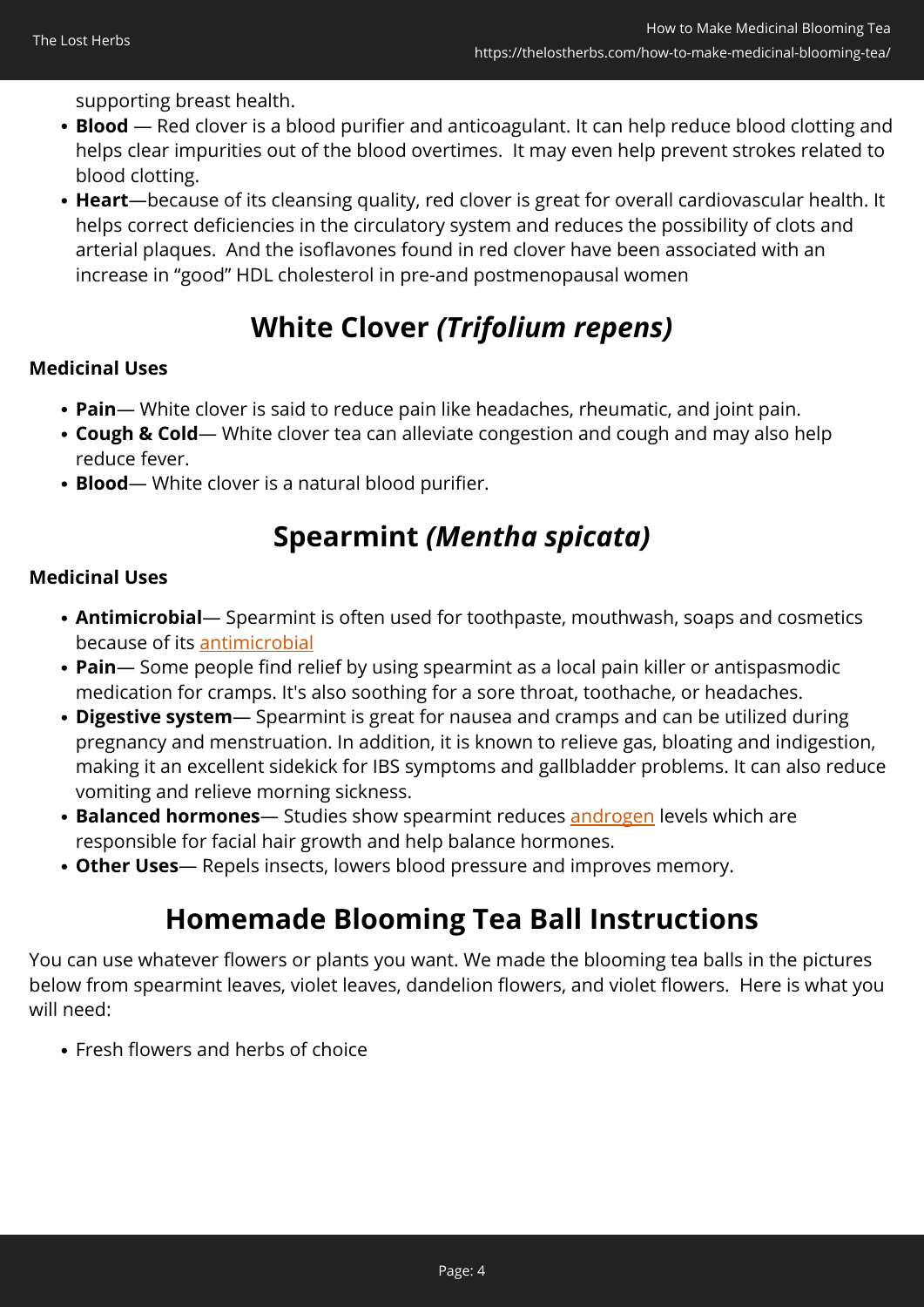- 100 % cotton thread
- Sewing needle
- Cheesecloth
- Dehydrator
- Scissors

**Step 1.** Assemble a base of leaves by laying large leaves in a cross pattern. We used spearmint leaves, but you can use the leaves of the dandelions, which would make a much larger bloom.

**Step 2.** Fan out the base leaves to create an even pattern.**Step 3.** Gently attach your first flower by sewing up through the bottom of the leaf base and sewing through the bottom of the flower. Keep stitching back through the flower and the leaves until secured.**Step 4**. Carefully attach the rest of the desired number of flowers in the same way.**Step 5.** Carefully fold the outer leaves up and around the flower to form a ball and wrap it with a piece of cheesecloth. Tie it off with a piece of thread.

**Step 6.** Place your blooming tea balls in a dehydrator for four hours.**Step 7**. Remove the balls from the dehydrator and remove the cheesecloth with your scissors. Take care not to "crunch" them while you are getting them out.**Step 8.** Place your blooming tea balls into a cup or clear tea pot and add hot water.**Step 9**. Let it seep for 7-10 minutes or until it blooms.**Step 10**. Add a sweetener if you want and enjoy!When [flowering teas](https://www.thespruceeats.com/flowering-teas-766433) are infused, they open into a different shape. This may be a larger sphere, the shape of a basket, a garland shape or various other shapes. Although they typically open gradually, some flowering teas feature flowers that have been sewn into a strand or garland that opens quickly, popping out of the tea leaves once the tea leaves have been softened and opened enough by the hot water. These types of flowering teas tend to be showy and dramatic compared to their more traditional counterparts.

### **You may also like:**

**[10 Teas That should Always be In Your Cupboard](https://thelostherbs.com/10-teas-that-should-always-be-in-your-cupboard/)**

**[Discover The Mysterious Mix Of Herbs That Melts 6Lbs Per Week & Stops Cravings!](https://hop.clickbank.net/?affiliate=easycellar&vendor=allslimtea&op=start&tid=C02BloomingTeaDST)** (Learn More)

**[The Anti-Inflammatory Blue Tea](https://thelostherbs.com/the-anti-inflammatory-blue-tea/)**

**[Loose Leaf Tea or Tea Bags? Which one Is Better?](https://thelostherbs.com/loose-leaf-tea-or-tea-bags-which-one-is-better/)**

**[Soak Your Troubles Away with Homemade Tub Tea](https://thelostherbs.com/soak-your-troubles-away-with-homemade-tub-tea/)**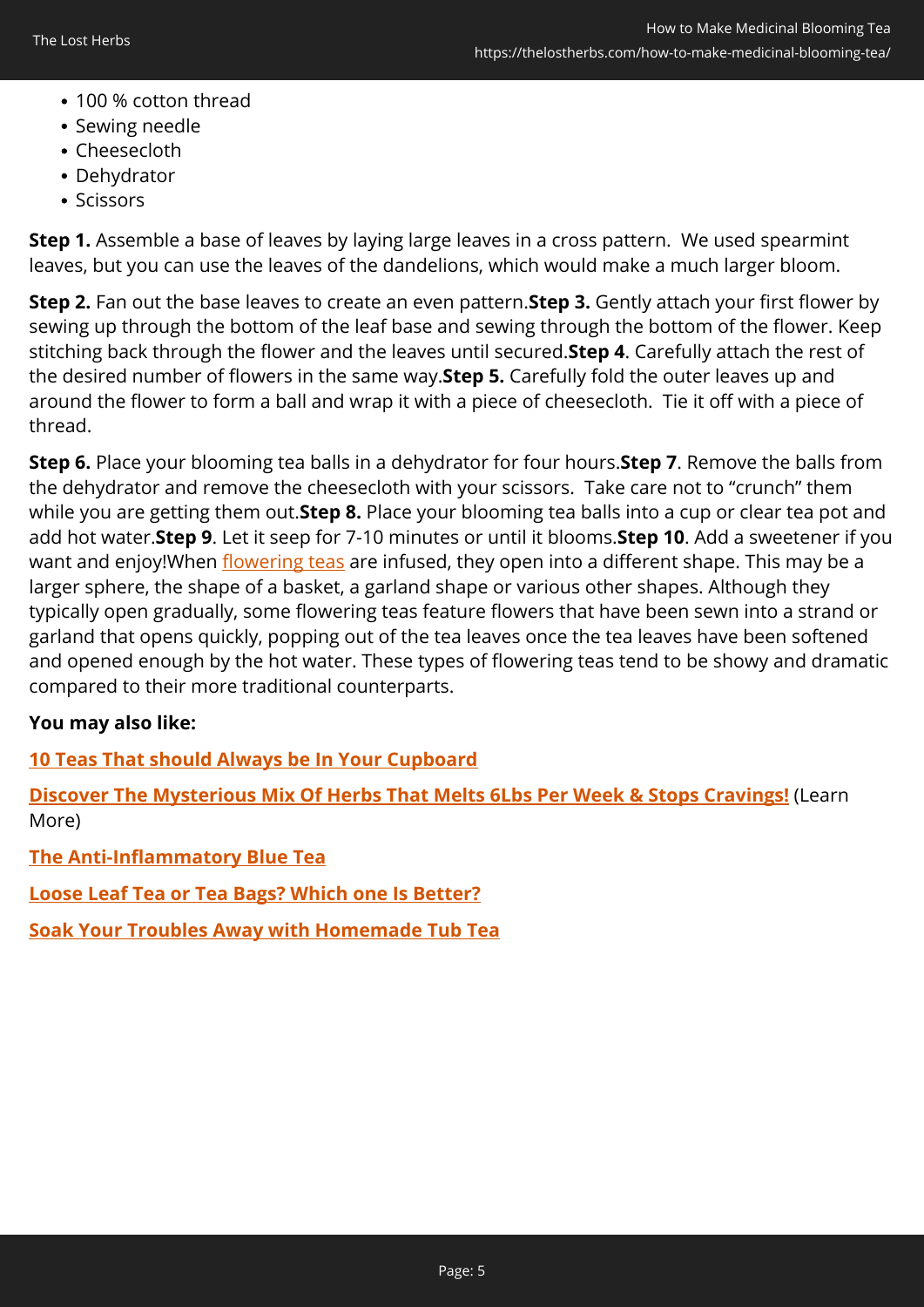## **Comments**



#### **The Lost Herbs** – 2022-05-13 11:19:50

Hi Barbara, Thank you so much for your comment. We really appreciate you took the time to send us your feedback. Your feedback is very important to us. It means that we can better understand what we are doing well, and where there are areas where we need to make improvements. Many blessings and good health!



### **The Lost Herbs** – 2022-05-13 11:17:20

Hi Gloria, Yes, air drying is another method of drying herbs. You will need a warm, shady spot with good ventilation. You don't want them directly in the sun because the intense heat and sun can quickly degrade the herbs. However, air drying herbs will take longer, usually several days. Many blessings and good health!



#### **Barbara** – 2022-05-11 13:48:28

LOVE THE BOOK, One thing I would've made me LOVE it even MORE, would be if it had separate sections for each regions of the country. It's a bit frustrating, to find a plant your very interested in, wanting to find etc... JUST to find it only grows on the other side of the continental US. Still would love to travel to Western US, where I Actually could possibly be able to Touch a Sequoia! But alas, finances won't allow it... So Yeah, my opinion (such as it is) really would be SO MUCH more helpful, were it separated by regions of the country, the reader/forager would be able to see what's outside your doorstep, but would ALSO have it for reference when traveling to another regions of the country to explore. HONESTLY I Don't mean to criticize the book, CLEARLY the time, and indepth research, and sweat too I'd say, TREMENDOUS WORK!!! It's just an expression of one personal opinion, that MAYBE others have also? So when the NEXT Book is written, or this one is revised/updated HOPEFULLY my suggestion will reach the author and will be taken in the spirit it was given... Keep up the WONDERFUL WORK, Thank You!! BEST REGARDS, Barbara Slaven

### **Gloria Parker** – 2022-05-10 08:37:19

What if you do not have a dehydrator could you put them out to dry may be in the sun or somewhere where it's warmer?